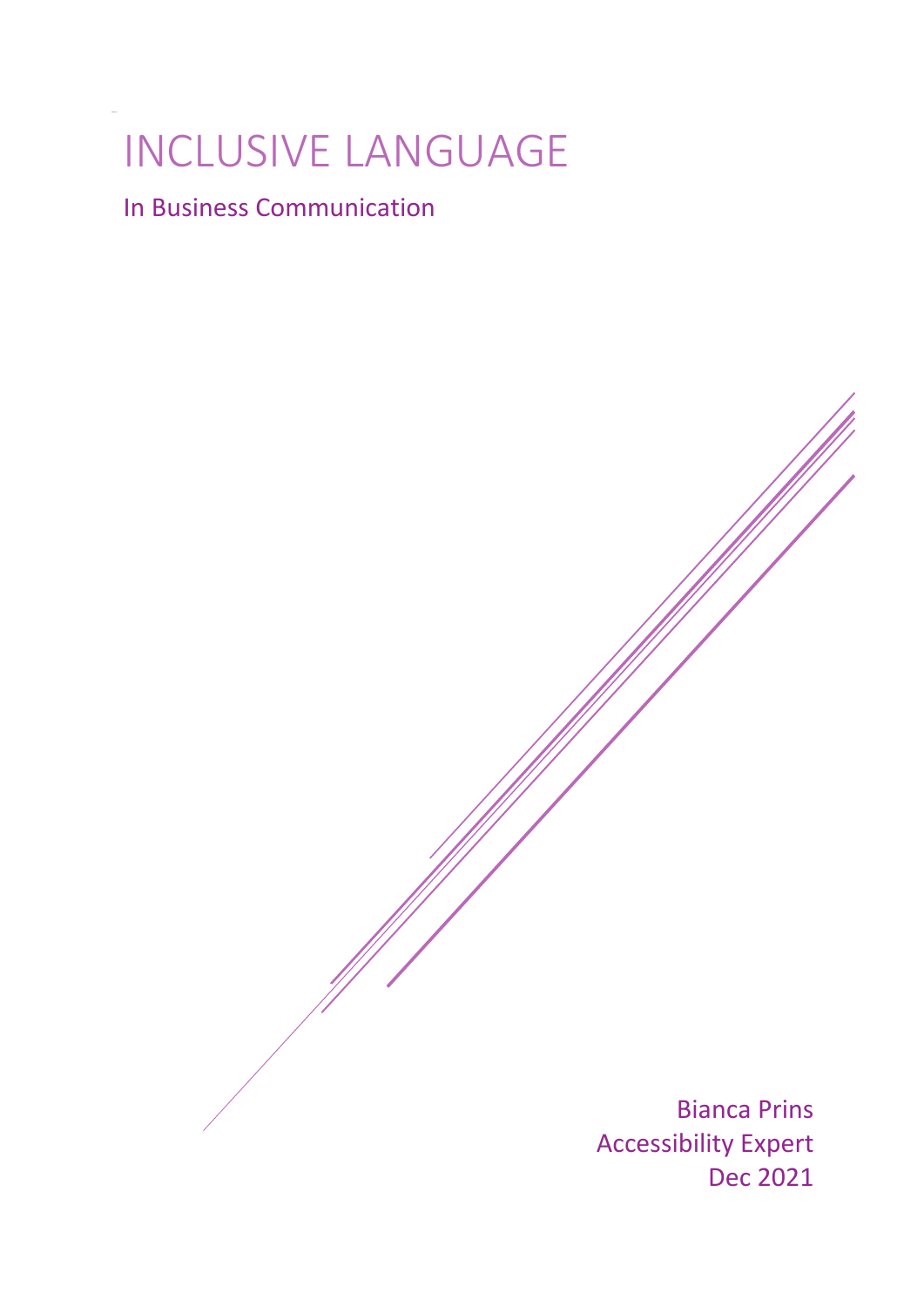## Contents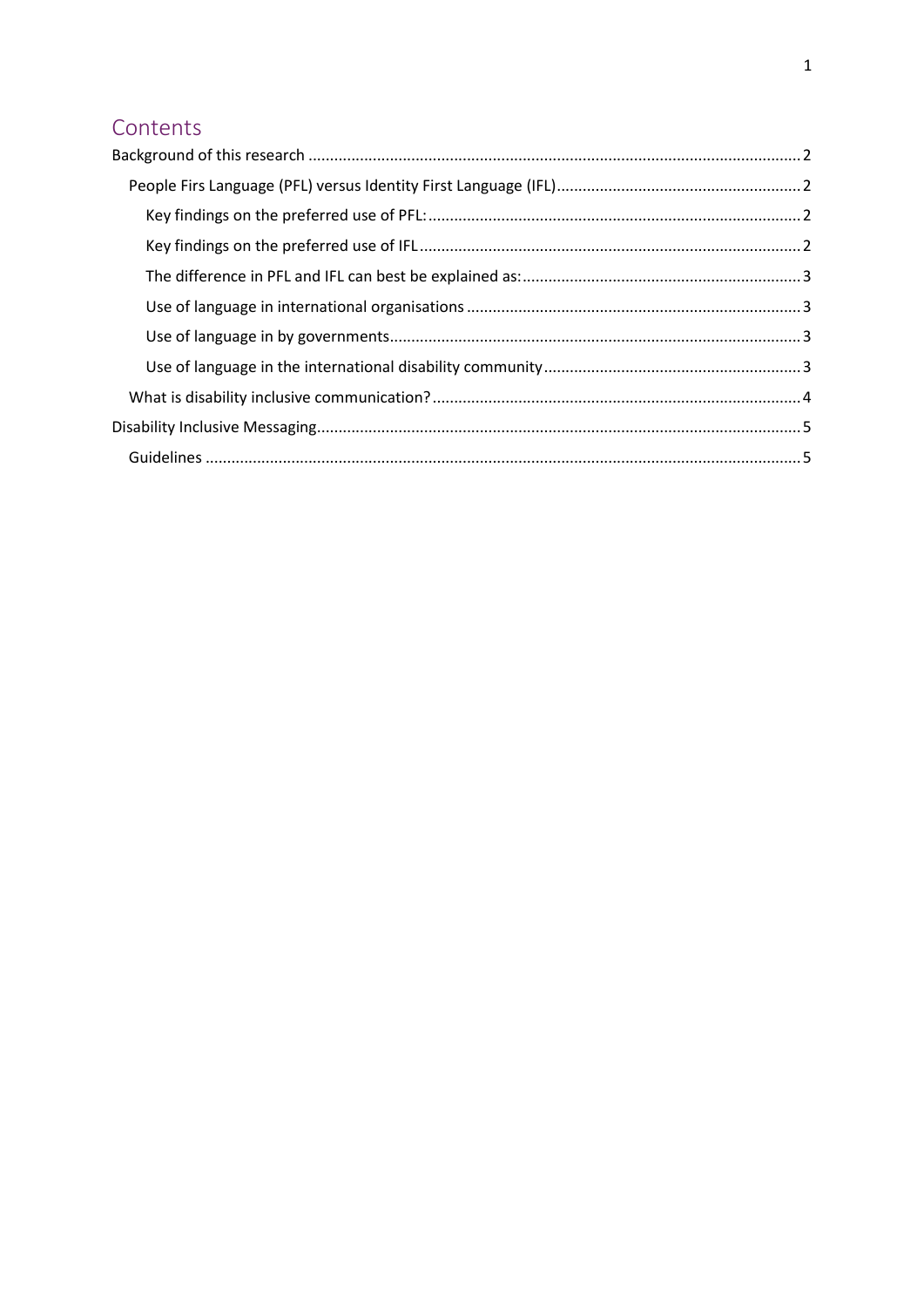## *Inclusive Language – in business*

This document is set to become a base for the application of inclusive language within business, with information resources and articles about the impact of exclusion by language, unintended discrimination and micro aggressions.

This document can be revised over time, in recognition that the disability community views can change over time. Current version December 2021

### <span id="page-2-0"></span>Background of this research

Since I've been working as accessibility expert, I've been looking into the use of inclusive language in business. Which language type will be supported and is preferred by the disability community and customers of corporate businesses with a disability? We found that the use of language differs amongst international markets and is highly dependent on cultural background. For example, many businesses use British English and highly focused on identity first at the same time mainland Europe and the US mainstream uses people first language. This might seem like a small difference, not for the people of minorities who feel excluded when 'others' identify them by their disability. It's simply said, 'not polite' and can even be experienced as stigmatizing. Which can damage your brand immensely. This brings us to the difference is use of language.

#### <span id="page-2-1"></span>People Firs Language (PFL) versus Identity First Language (IFL)

It's a general accepted belief that PFL originated in the medical society and IFL from the social model movement in the disability community. Research does not support this assumption, as we found that PFL is actually originated from the Civil Rights Movement (US) in the sixties and was officially introduced in the **Denver Principles** (1983) by the self-empowerment movement of the People with AIDS, and advocated for by the US disability community in preparation to the Americans with Disabilities Act (ADA). The medical community started to use PFL later, the first official documents date from the late eighties.

#### <span id="page-2-2"></span>Key findings on the preferred use of PFL:

- In prevention of the use of labels or adjectives to define someone
- Prevents unintentional exclusion by marginalization (for example, not our target group)
- Puts the person form the disability, not being a victim of a disability instead being a person who happens to have a disability
- Most disability communities support PFL, as they do not wish to be identified by their disability

#### <span id="page-2-3"></span>Key findings on the preferred use of IFL

- The deaf community, with accompanying culture and identity, often prefer to be reached out to in IFL
- The autism community, as people with autism often connect their autism to their identity, often prefer IFL
- Considering the Social Model movement, IFL creates equity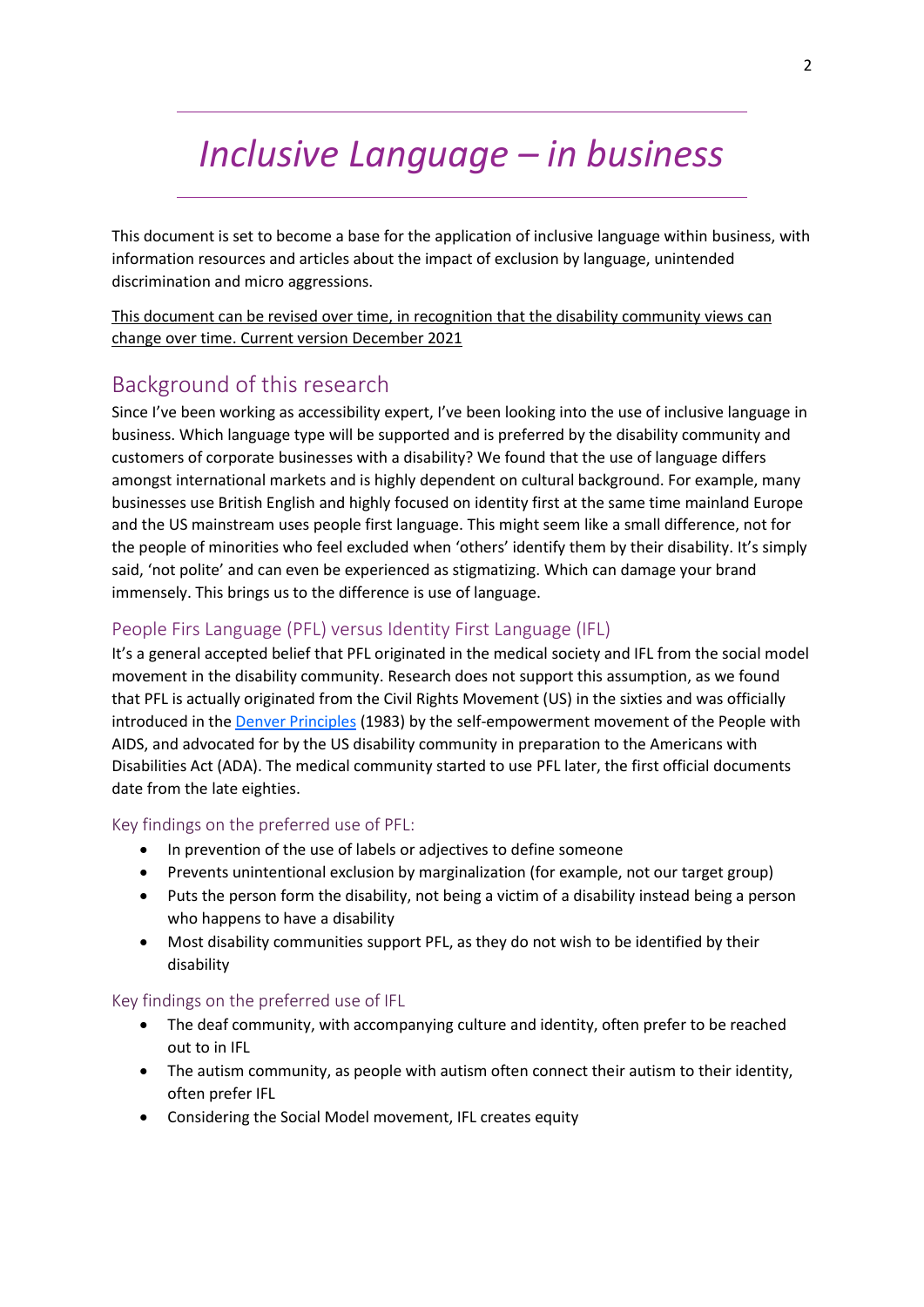#### <span id="page-3-0"></span>The difference in PFL and IFL can best be explained as:

- PFL: putting the person before the diagnose/disability in pursuit of equality and dignity
- IFL: positioning a disability as identity of the person as they do not view their disability as an inability (specifically people with Autism and hearing disabilities)

#### <span id="page-3-1"></span>Use of language in international organisations

Researching into the use of language by organisations such as the Worldbank, UN and ILO, we found that that these organisations only use PFL in their public communications. We do find that relief organisations originating in the UK often use IFL in their communications, this includes Cordaid and some African based organisations. In general, most specialized organisations in disability inclusions use PFL in their communications.

Research into businesses lead us to the interesting finding that even many UK based global organisations prefer the use of PFL in their communications. As short overview below:

The Global 5 frontrunners in support of disability inclusion and accessibility use PFL in their communications, in prevention of stigma and exclusion of people with a disability.

- **Accenture**
- EY
- Microsoft
- Unilever
- JP Morgan Chase

Further research into the use of PFL versus IFL in business leads to the following results in the [Investopedia top 10 of largest businesses](https://www.investopedia.com/articles/active-trading/111115/why-all-worlds-top-10-companies-are-american.asp)  [worldwide.](https://www.investopedia.com/articles/active-trading/111115/why-all-worlds-top-10-companies-are-american.asp) The list of businesses: Walmart, China Petroleum & Chemical Corp, Amazon, apple, CVS Health Corp, Shell, Berkshire Hathaway, Toyota Motor Corp, Volkswagen all use PFL and Petro China uses IFL in their corporate communication.

#### <span id="page-3-2"></span>Use of language in by governments

Researching the use of PFL versus IFL by governments learns that

- ILF is used by the United Kingdom and Scottish government
- PFL is used by the USA, Australia, Ireland, Northern Ireland and the European Union

It's interesting to find that the use of IFL is only restricted to the English-speaking UK government and Scotland, where many businesses use UK English in corporate language and do not use IFL in their corporate communications.

#### <span id="page-3-3"></span>Use of language in the international disability community

The businesses, hopefully, follow the disability community, and when continuing research this theory seems to be supported. Most European based disability organisations collectively represented by European Disability Forum (EDF) us PFL in their communication. In the US the use of PFL is standardized in governmental communications based on input of the disability organisations lobbying for the use of PFL. The UK government prefers IFL in their communications, and this seems to be supported by the disability community. Where after inquiries with several disability advocates,

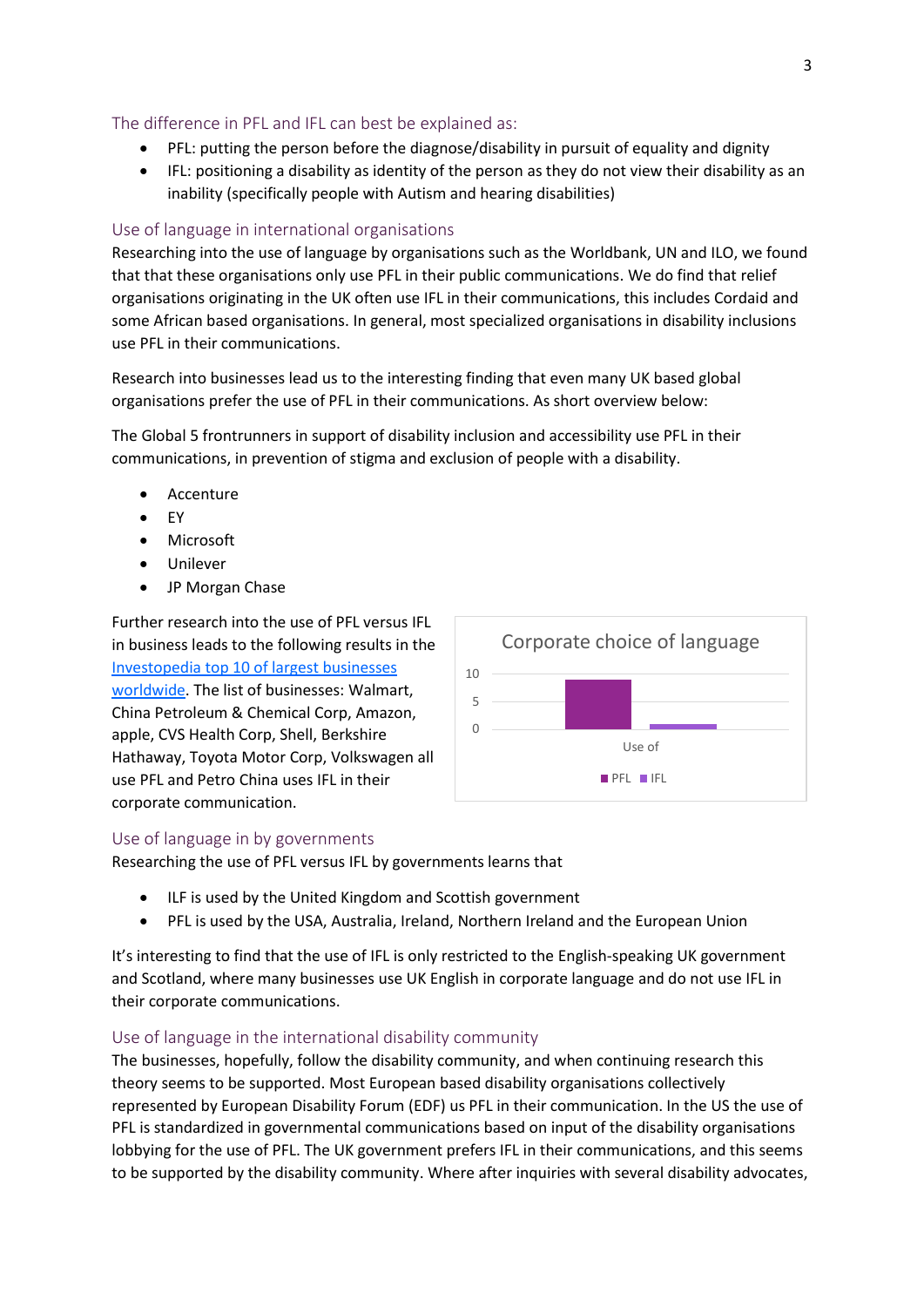we learned the support for the use of IFL isn't collective, as some find it stigmatizing and excluding if others identify you by your disability.

Since PFL is widely used, and accepted by most of the disability community, without feeling offended by the people preferring IFL. I feel free to conclude that the use of PFL would best fit the wish of the global disability community.

#### <span id="page-4-0"></span>What is disability inclusive communication?

Various resources write about both PFL as IFL as preferred language, and we also need to recognize that local differences can apply. That's what makes it quite difficult to 'do it right for all' as people will have different views based on their personal preferences. In respect of the discussion regarding the background of PFL and IFL it's important to remind ourselves who is the receiver: our customers and employees, and for 1 out of 5 this includes customers/employees with a disability

**First note** to make is, there is no right or wrong in general communications. As you can learn from th[e article about PFL versus IFL](https://healthjournalism.org/blog/2019/07/identity-first-vs-person-first-language-is-an-important-distinction/) in publications. This is mainly due to the difference as described above, it depends if the person identifies him/herself by a disability or prefers to be referred to as person instead of an identity.

**Second note** is a summary of th[e disability style guide](https://ncdj.org/style-guide/) set by the *National Center on Disability and Journalism at Arizona State University* which I summarized in the following advice:

- Only use the term disability when it is essential to the story
- When you write in general, use people first language unless the receiver/source request differently (personal setting such as interview)
- When you interview an employee, customer make sure you ask the interviewee which reference the person prefers and state this in the article
- Avoid make up words, these are at high risk of a negative impact on the receiver
- Avoid any references where 'they, their' can be received as not being included

**Third note** it's important to realize the messaging and role of a business to address the disability community. What is our message and what would we like to see as best outcome?

In general, we address customers and/or employees in our messaging, this means the general message should stay the same as we do not single out customer groups in general communication. When informing customers/employees about specific disability related topics, it's important to make sure we address the disability community without prejudice.

**Fourth note** might be the most important, when we communicate, we do not wish to marginalize or dehumanize customers and employees, that is why it's important to prevent the use of IFL as a business. The use of PFL reduced the risk of unintentional discrimination, exclusion or addressing the disability community as 'the other' instead of your customer/employee. Which must always be the first position of a person in our messaging, we address our customer and employees and this message can include people with a disability (and other minority groups)

**Sixth note**[, micro aggression](https://dileaders.com/blog/workplace-microaggressions-did-you-really-just-say-that/) often goes unseen at the same time high impact on the feeling to belong to the business you work for. These vary from 'those with…' putting a group/minority outside the crowd, to 'because he can do it, we're inclusive' because one success does not quantify for an inclusive organization. The last even be negative compliment to the person in question, as he/she may feel as excuse, instead of deserving a job on merits.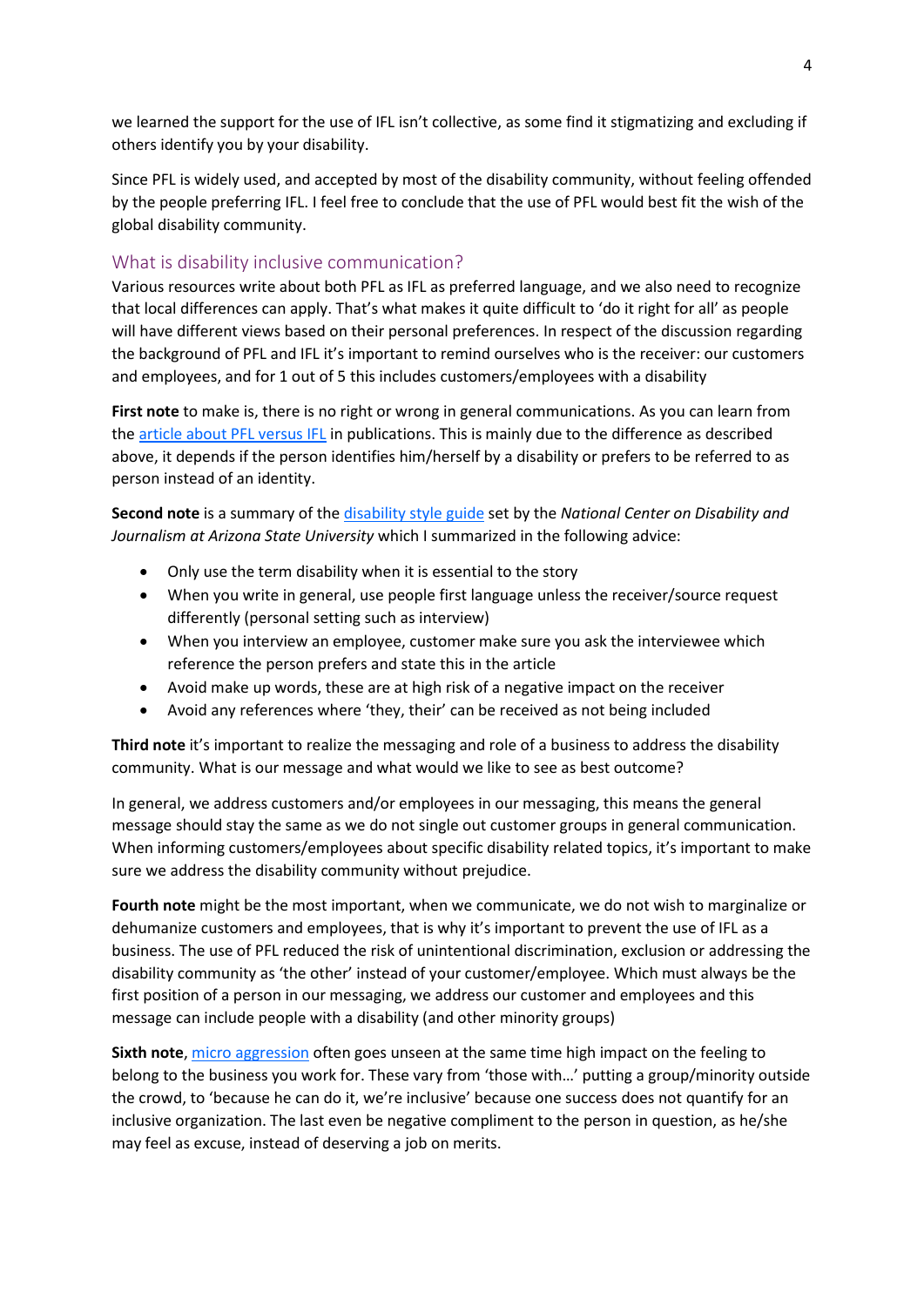## <span id="page-5-0"></span>Disability Inclusive Messaging

Considering the research done, the learnings about cultural impact of language and following the European and United States based interest groups, international organisations like the United Nations (UN) And International Labour Organisation (ILO). I can strongly advise to use PFL in business communications. As the use of IFL can be received as offensive by most of your markets and the use of PFL does not bring that risk.

#### <span id="page-5-1"></span>Guidelines

In follow up of the advice set by the disability style guide I provide businesses with these guidelines:

- **Use PFL in the forms: person, people, customer, employees with a disability when** your message is directly aimed at the disability community
- For general messaging where you have a specific message to employees with a disability **do not use disabled persons/people, use above PFL instead**
- When messaging directly to the wide disability community, do not use the standard icon of a wheelchair, preferably use the accessibility icon (below) (not all disabilities are visible)
- Include the disability community in your message and preferably **try to avoid the use of those, they** to refer to people with a disability or the disability community in prevention to set people with a disability aside as 'the other'
- When we share an interview with an employee with a disability or customer with a disability, we need to make sure we ask if the employee/customer prefers PFL or IFL in the article and explain this in the article, when disability is not a specific topic we don't emphasize on disability and won't use the term in the article
- Do not use the word impairment, as it states what a person cannot do instead of what somebody can do (except in situations where this is of high importance to the story)